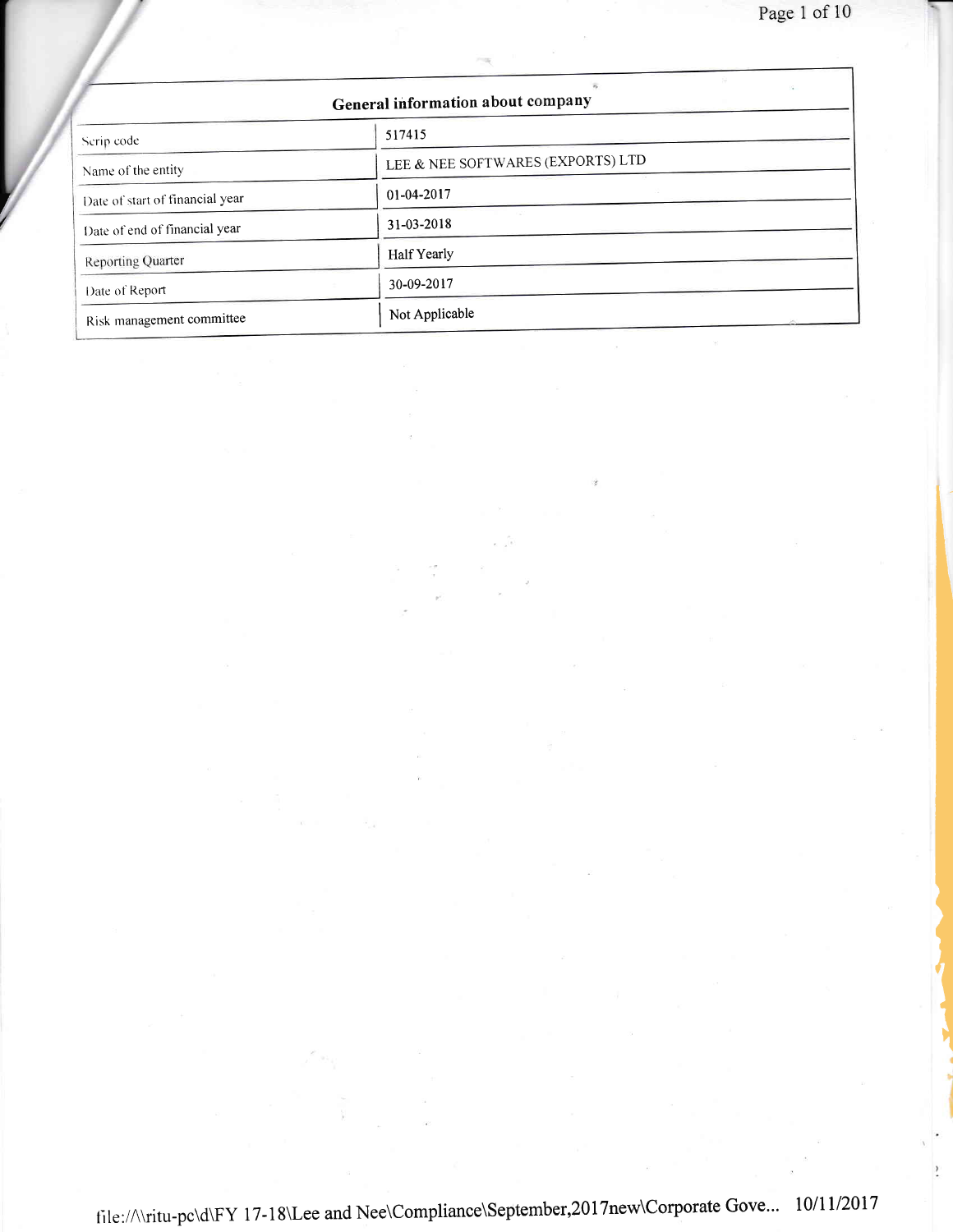| Annexure 1                                                                                |
|-------------------------------------------------------------------------------------------|
| Annexure I to be submitted by listed entity on quarterly basis                            |
| I. Composition of Board of Directors                                                      |
| Disclosure of notes on composition of board of directors explanatory                      |
| Is there any change in information of board of directors compare to previous quarter   No |

I /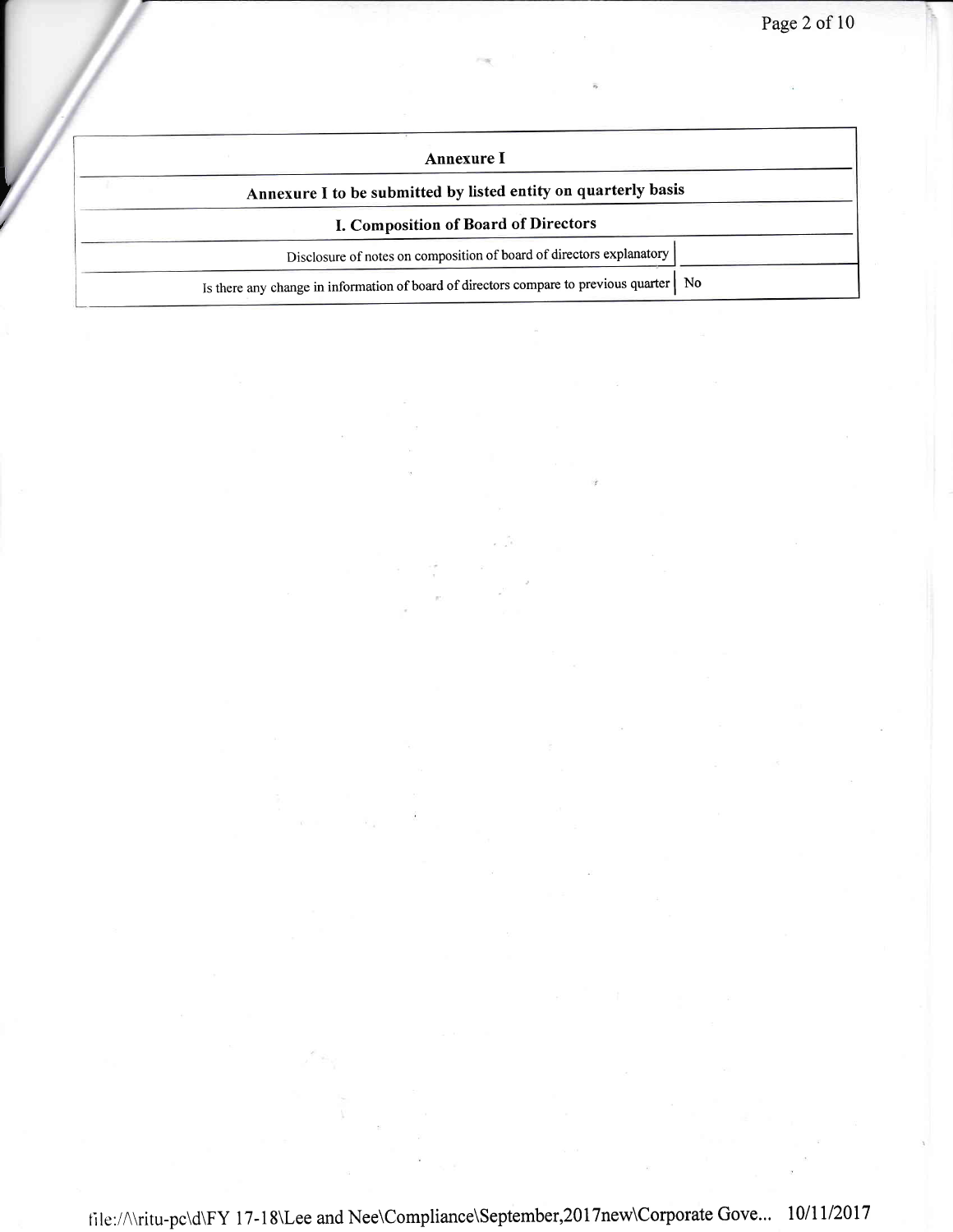| <b>Annexure 1</b>                                                                 |  |
|-----------------------------------------------------------------------------------|--|
| <b>II. Composition of Committees</b>                                              |  |
| Disclosure of notes on composition of committees explanatory                      |  |
| Is there any change in information of committees compare to previous quarter   No |  |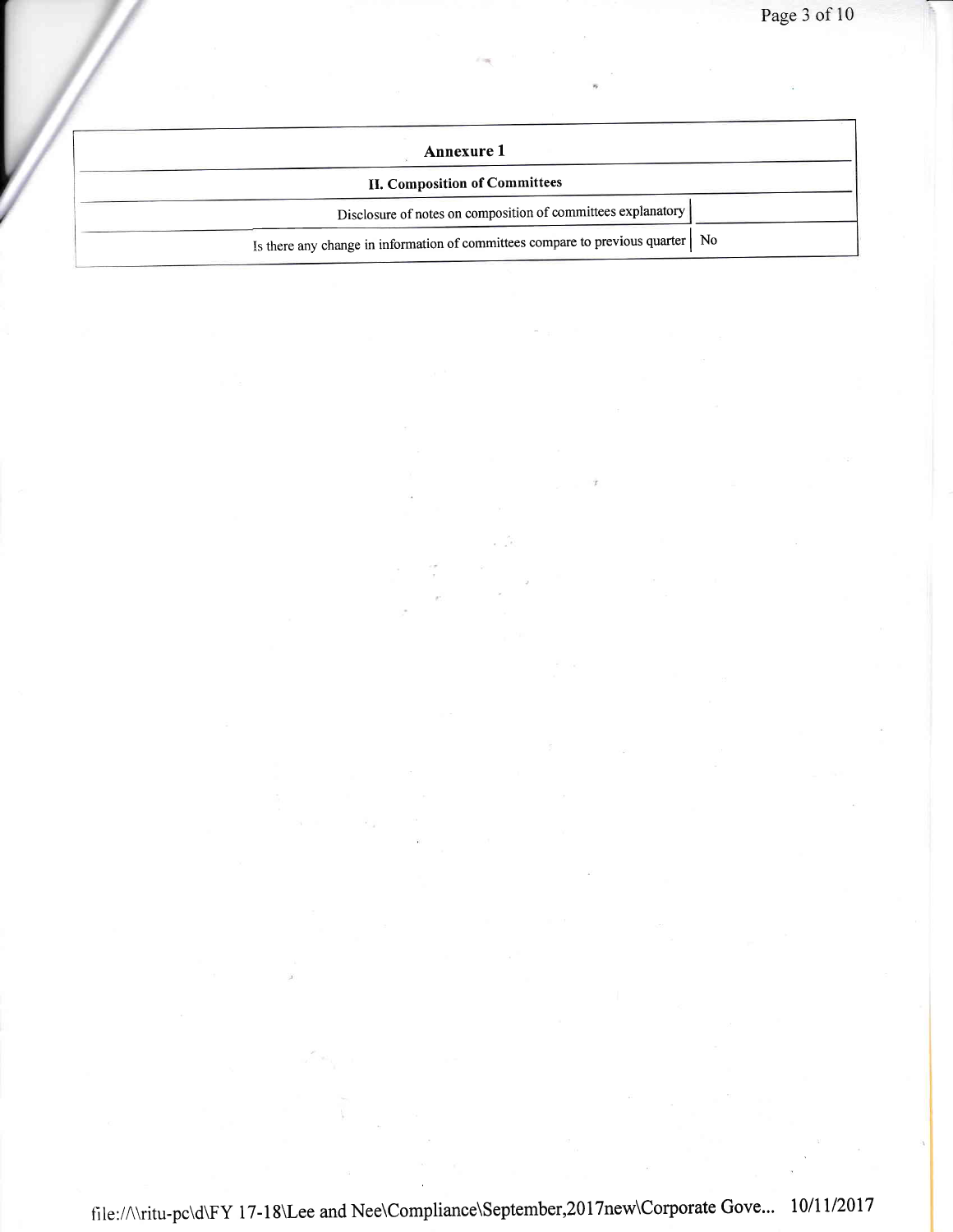|                                                                                                                                            | Annexure 1                         |                                                                  |                                             |  |  |
|--------------------------------------------------------------------------------------------------------------------------------------------|------------------------------------|------------------------------------------------------------------|---------------------------------------------|--|--|
|                                                                                                                                            | Annexure 1                         |                                                                  |                                             |  |  |
|                                                                                                                                            | III. Meeting of Board of Directors |                                                                  |                                             |  |  |
|                                                                                                                                            |                                    | Disclosure of notes on meeting of board of directors explanatory |                                             |  |  |
| Date(s) of meeting (if any) in the<br>$Date(s)$ of meeting (if any) in the<br>number of days)<br>Sr<br>current quarter<br>previous quarter |                                    |                                                                  | Maximum gap between any two consecutive (in |  |  |
|                                                                                                                                            | $10 - 05 - 2017$                   |                                                                  |                                             |  |  |
|                                                                                                                                            |                                    | 21-07-2017                                                       | 71                                          |  |  |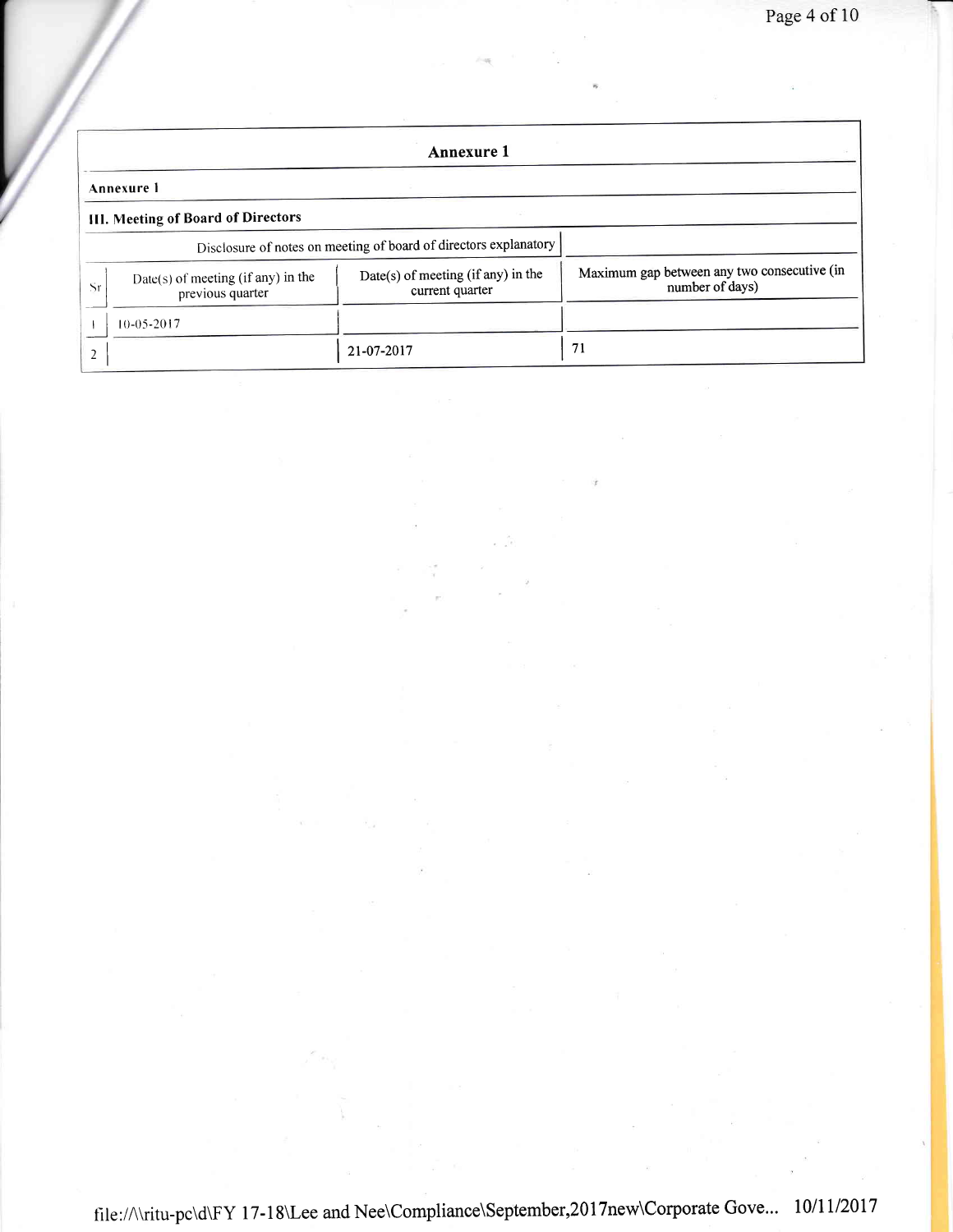|    | Annexure 1                                               |                                                                        |                                                     |                                           |                                                                      |                                                                               |                               |
|----|----------------------------------------------------------|------------------------------------------------------------------------|-----------------------------------------------------|-------------------------------------------|----------------------------------------------------------------------|-------------------------------------------------------------------------------|-------------------------------|
|    | IV. Meeting of Committees                                |                                                                        |                                                     |                                           |                                                                      |                                                                               |                               |
|    | Disclosure of notes on meeting of committees explanatory |                                                                        |                                                     |                                           |                                                                      |                                                                               |                               |
| Sr | Name of<br>Committee                                     | $Date(s)$ of<br>meeting of the<br>committee in the<br>relevant quarter | Whether<br>requirement of<br>Quorum met<br>(Yes/No) | Requirement of<br>Quorum met<br>(details) | Date(s) of<br>meeting of the<br>committee in the<br>previous quarter | Maximum gap<br>between any two<br>consecutive meetings<br>(in number of days) | Name of<br>other<br>committee |
|    | Audit<br>Committee                                       | 21-07-2017                                                             | Yes                                                 |                                           | 10-05-2017                                                           | 71                                                                            |                               |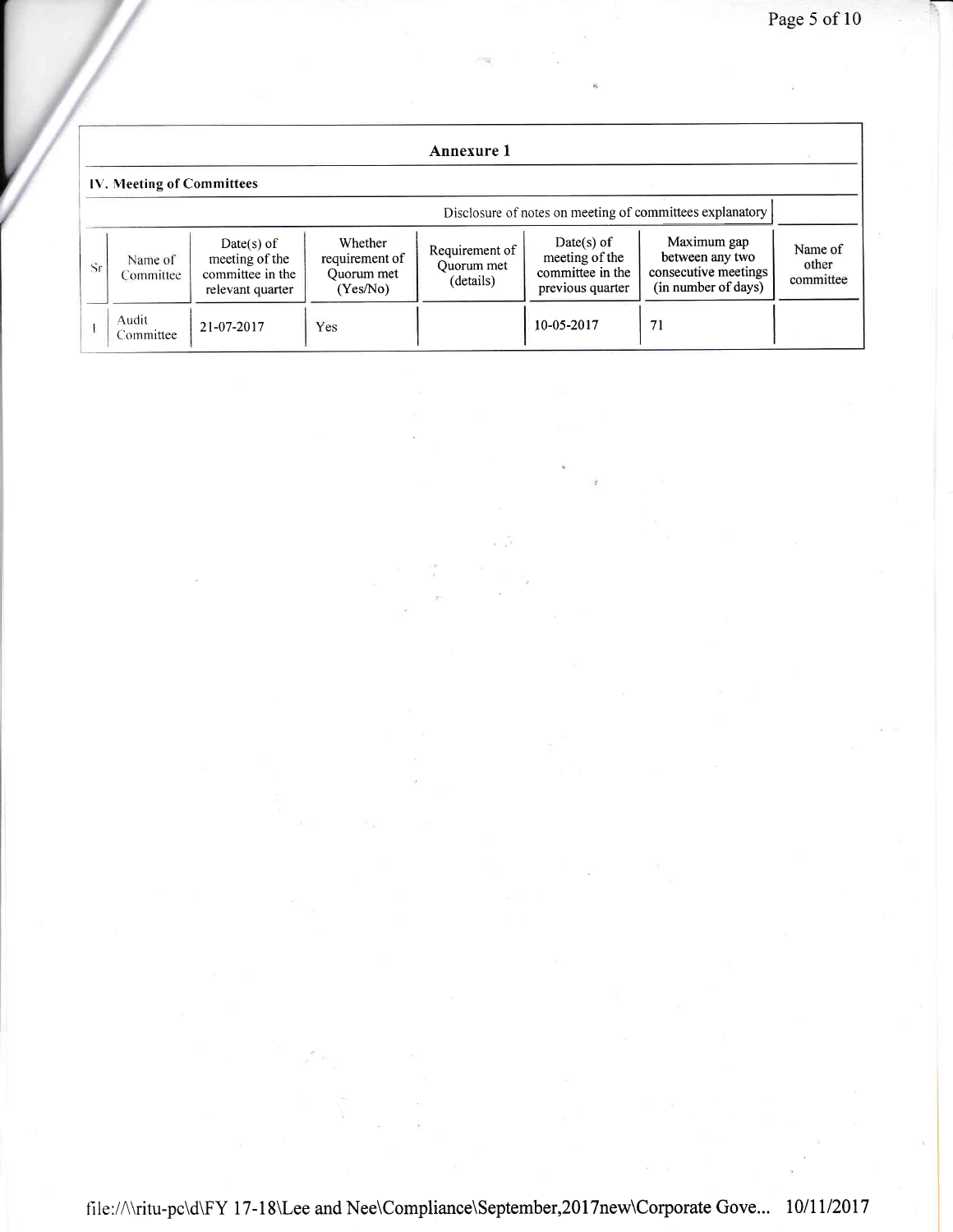|                                                                                                                   | Annexure 1                                                                                                |           |  |  |  |
|-------------------------------------------------------------------------------------------------------------------|-----------------------------------------------------------------------------------------------------------|-----------|--|--|--|
|                                                                                                                   | <b>V. Related Party Transactions</b>                                                                      |           |  |  |  |
| If status is "No" details of non-<br>Compliance status<br>Subject<br>(Yes/No/NA)<br>compliance may be given here. |                                                                                                           |           |  |  |  |
|                                                                                                                   | Whether prior approval of audit committee obtained                                                        | NA        |  |  |  |
|                                                                                                                   | Whether shareholder approval obtained for material RPT                                                    | <b>NA</b> |  |  |  |
|                                                                                                                   | Whether details of RPT entered into pursuant to omnibus<br>approval have been reviewed by Audit Committee | <b>NA</b> |  |  |  |

file://\\ritu-pc\d\FY 17-18\Lee and Nee\Compliance\September,2017new\Corporate Gove... 10/11/2017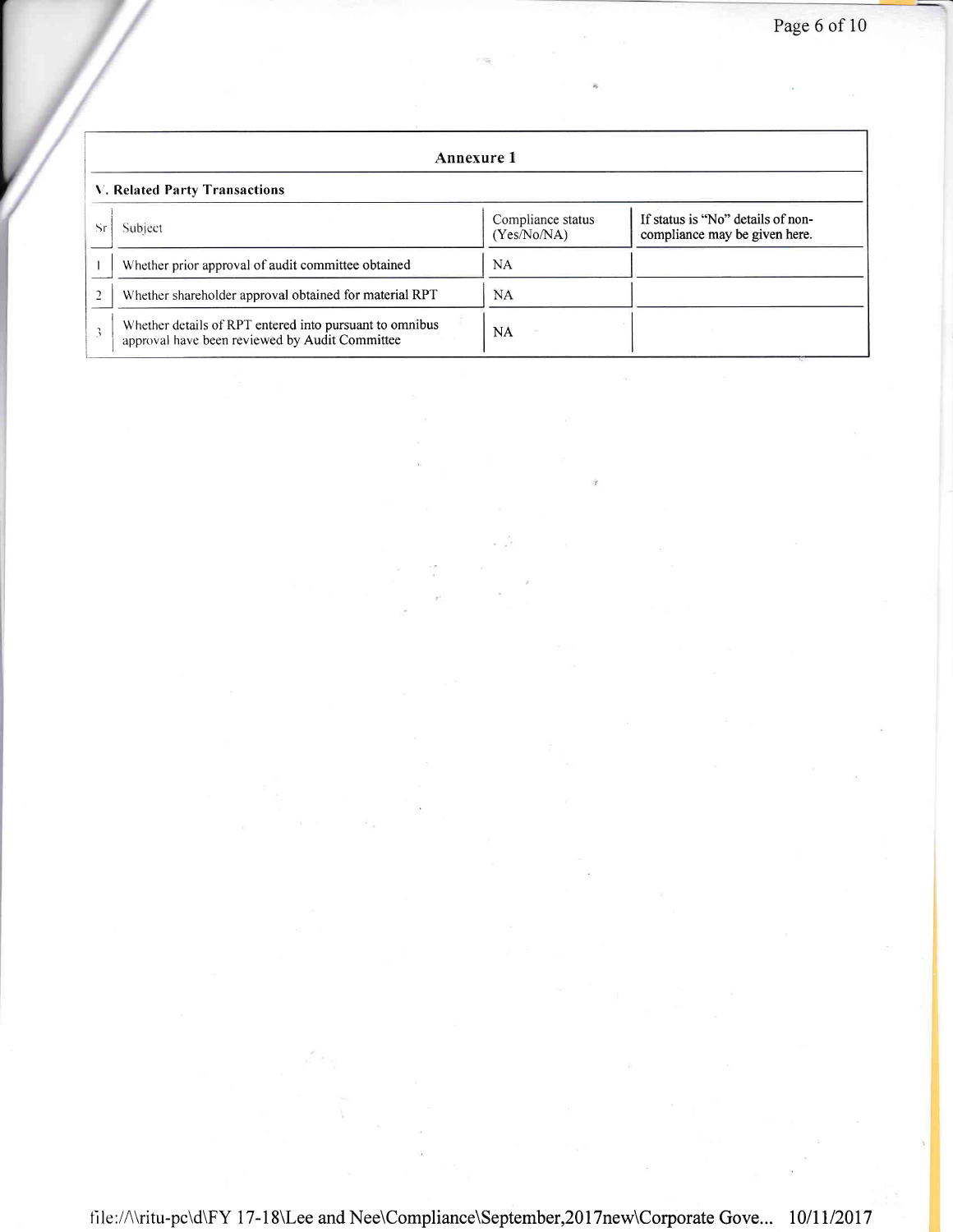|                | Annexure 1                                                                                                                                                                                                      |                               |  |  |  |
|----------------|-----------------------------------------------------------------------------------------------------------------------------------------------------------------------------------------------------------------|-------------------------------|--|--|--|
|                | <b>VI.</b> Affirmations                                                                                                                                                                                         |                               |  |  |  |
| Sr             | Subject                                                                                                                                                                                                         | Compliance status<br>(Yes/No) |  |  |  |
|                | The composition of Board of Directors is in terms of SEBI (Listing obligations and disclosure requirements)<br>Regulations, 2015                                                                                | Yes                           |  |  |  |
| $\overline{2}$ | The composition of the following committees is in terms of SEBI(Listing obligations and disclosure<br>requirements) Regulations, 2015 a. Audit Committee                                                        | Yes                           |  |  |  |
| 3              | The composition of the following committees is in terms of SEBI(Listing obligations and disclosure<br>requirements) Regulations, 2015. b. Nomination & remuneration committee                                   | Yes                           |  |  |  |
| $\overline{+}$ | The composition of the following committees is in terms of SEBI(Listing obligations and disclosure<br>requirements) Regulations, 2015. c. Stakeholders relationship committee                                   | Yes                           |  |  |  |
| 5              | The composition of the following committees is in terms of SEBI(Listing obligations and disclosure<br>requirements) Regulations, 2015. d. Risk management committee (applicable to the top 100 listed entities) | <b>NA</b>                     |  |  |  |
| 6              | The committee members have been made aware of their powers, role and responsibilities as specified in SEBI<br>(Listing obligations and disclosure requirements) Regulations, 2015.                              | Yes                           |  |  |  |
| $\overline{7}$ | The meetings of the board of directors and the above committees have been conducted in the manner as<br>specified in SEBI (Listing obligations and disclosure requirements) Regulations, 2015.                  | Yes                           |  |  |  |
| 8              | This report and/or the report submitted in the previous quarter has been placed before Board of Directors.                                                                                                      | Yes                           |  |  |  |

 $\tilde{\epsilon}$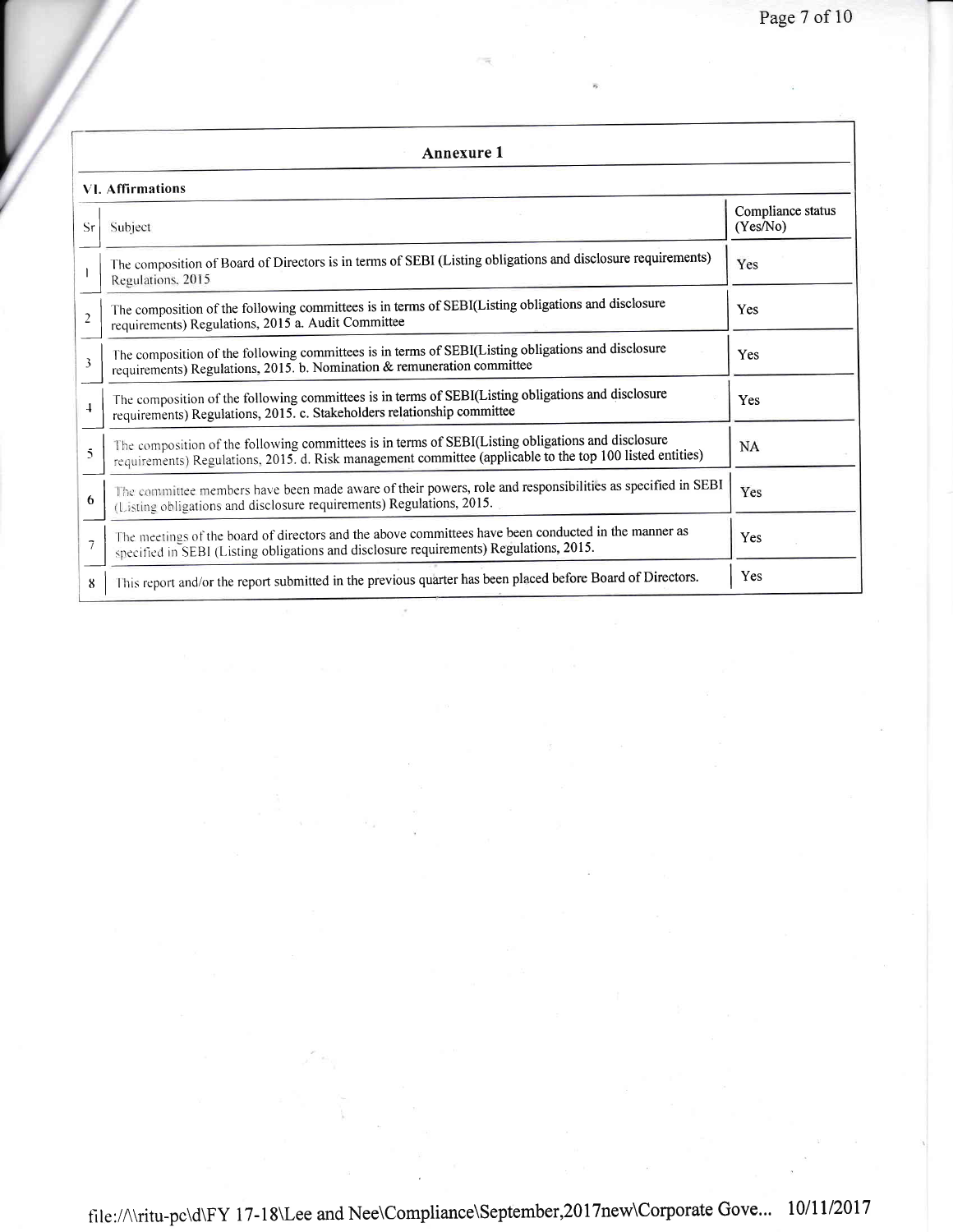## Annexure III

## Annexure III to be submitted by listed entity at the end of 6 months after end of financial year along-with second quarter report of next financial year

/

| <b>I.</b> Affirmations |                                                                                                                                                                                      |                                              |                                  |                                                                      |
|------------------------|--------------------------------------------------------------------------------------------------------------------------------------------------------------------------------------|----------------------------------------------|----------------------------------|----------------------------------------------------------------------|
| Sr                     | Broad heading                                                                                                                                                                        | Regulation<br>Number                         | Compliance status<br>(Yes/No/NA) | If status is "No" details of<br>non-compliance may be<br>given here. |
|                        | Copy of the annual report including balance sheet, profit<br>and loss account, directors report, corporate governance<br>report, business responsibility report displayed on website | 46(2)                                        | Yes                              |                                                                      |
| $\overline{2}$         | Presence of Chairperson of Audit Committee at the Annual<br>General Meeting                                                                                                          | 18(1)(d)                                     | Yes                              |                                                                      |
| 3                      | Presence of Chairperson of the nomination and<br>remuneration committee at the annual general meeting                                                                                | 19(3)                                        | Yes                              |                                                                      |
| $\overline{4}$         | Whether "Corporate Governance Report" disclosed in<br>Annual Report                                                                                                                  | $34(3)$ read with<br>para C of<br>Schedule V | Yes                              |                                                                      |